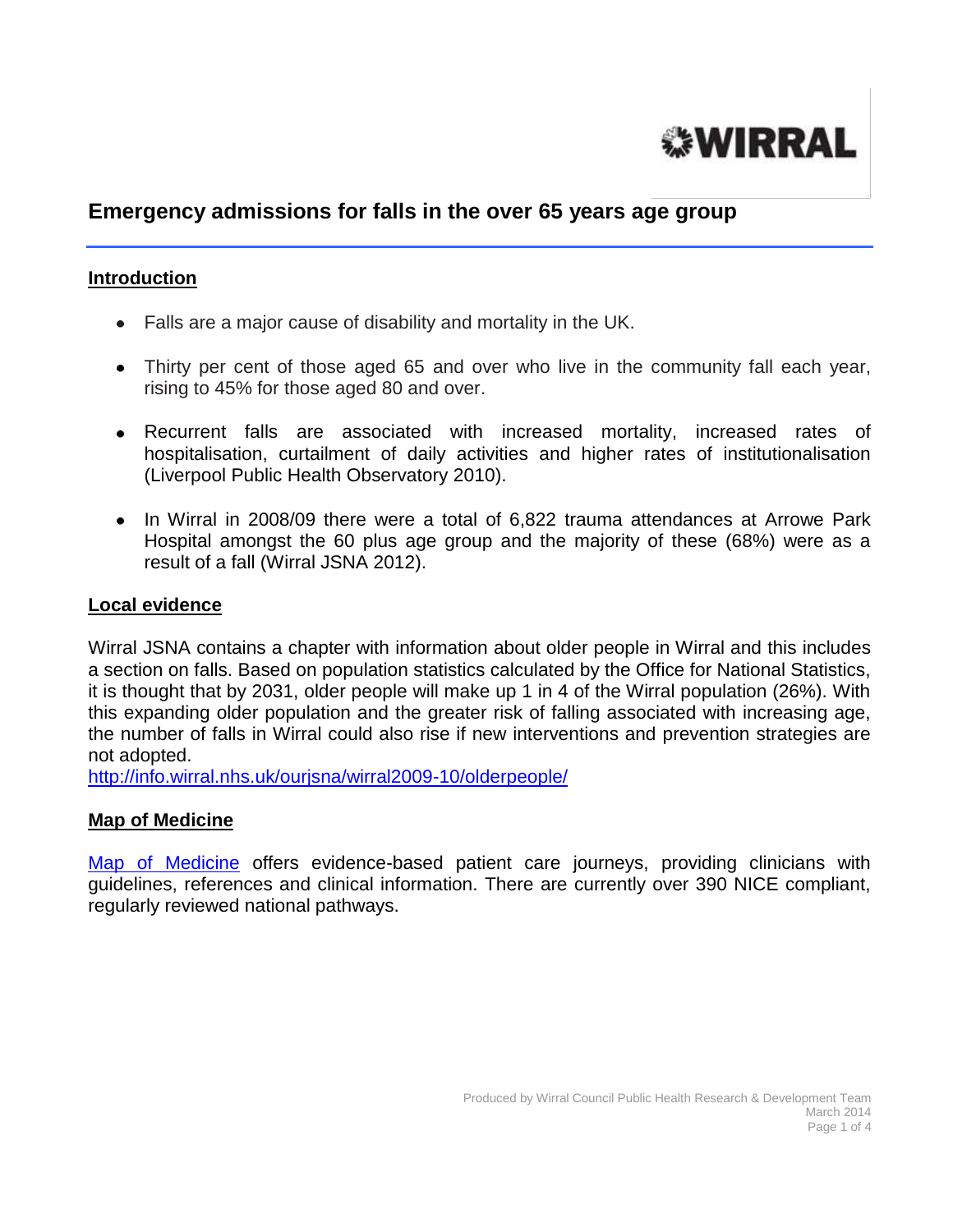## **National Policy Guidance**

An Audit Commission report *Supporting frail older people* (2004) provides an overview of the many emerging models from the US and the UK with potential to promote the independence and well-being of frailer older people. The report explains that the majority of older people want to maintain their independence and sense of wellbeing, and identifies some of the new ways to sustain and support frail older people, rather than reacting only when things go wrong.

[http://archive.audit-](http://archive.audit-commission.gov.uk/auditcommission/nationalstudies/health/socialcare/pages/olderpeople3.aspx.html)

[commission.gov.uk/auditcommission/nationalstudies/health/socialcare/pages/olderpeople3.asp](http://archive.audit-commission.gov.uk/auditcommission/nationalstudies/health/socialcare/pages/olderpeople3.aspx.html) [x.html](http://archive.audit-commission.gov.uk/auditcommission/nationalstudies/health/socialcare/pages/olderpeople3.aspx.html)

NHS Health & Social Care Change Agent Team publication *Avoiding and diverting admissions to hospital - a good practice guide* (2004), sets out some suggested approaches to avoid and divert admissions to hospital for older people. It is part of a series of good practice guides aimed at managers and clinicians who commission or run emergency, intermediate and community services and long -term care. The publication suggests that there is little value in optimising use of hospitals without looking at the use of other services in the system. It maintains that focus should be on how hospital services link with other forms of support to meet the needs of patients, not on structuring services to minimise the use of hospitals.

A planned approach to care of older people is advocated, involving aspects that can be managed in primary care including:

- Education and ownership encouraging people to manage their own condition and recognise when it changes
- Pre screening and assessment Assessing the needs of older people before a crisis occurs and managing changes in their condition.
- Assertive outreach A relatively small number of people are heavy users of health and social care. By targeting these individuals and offering more intensive review and management, unplanned hospital and long term care admissions may be avoided.
- Support to live at home Following assessment of need, the provision of services which form part of the care plan should be delivered in a local setting or the individual's own home.
- Intermediate care 'Step up' intermediate care services to prevent admission to hospital are becoming increasingly well developed. It is important that its primary focus should be enabling people to stay at home; therefore home-based options should be used as much as possible. Intermediate care to prevent admission should be closely linked to discharge services and there should be flexibility in services to meet changing demand between discharge and prevention.

[http://webarchive.nationalarchives.gov.uk/+/www.dh.gov.uk/en/Publicationsandstatistics/Public](http://webarchive.nationalarchives.gov.uk/+/www.dh.gov.uk/en/Publicationsandstatistics/Publications/PublicationsPolicyAndGuidance/DH_4082904) [ations/PublicationsPolicyAndGuidance/DH\\_4082904](http://webarchive.nationalarchives.gov.uk/+/www.dh.gov.uk/en/Publicationsandstatistics/Publications/PublicationsPolicyAndGuidance/DH_4082904)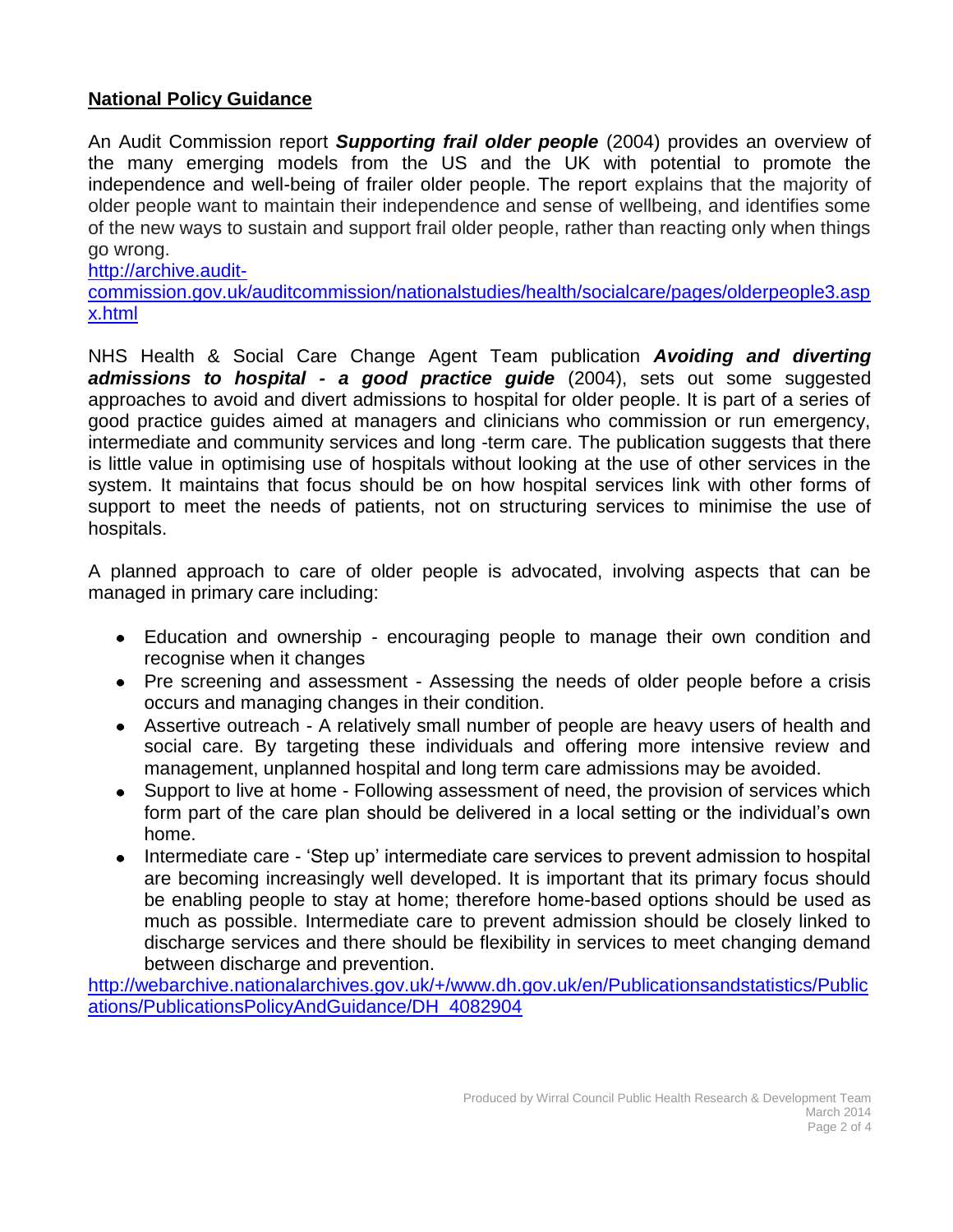DH guidance *8 tips for quick wins: Improving responses for older people* (2005) also contains concise practical advice for professionals aimed at helping to improve the quality of care in the community and so reduce the likelihood of a sudden emergency requiring acute hospital care and improving the care patients get when they do need emergency hospital care. [http://webarchive.nationalarchives.gov.uk/20080205132101/http://dh.gov.uk/en/publicationsan](http://webarchive.nationalarchives.gov.uk/20080205132101/http:/dh.gov.uk/en/publicationsandstatistics/publications/publicationspolicyandguidance/dh_4112223) [dstatistics/publications/publicationspolicyandguidance/dh\\_4112223](http://webarchive.nationalarchives.gov.uk/20080205132101/http:/dh.gov.uk/en/publicationsandstatistics/publications/publicationspolicyandguidance/dh_4112223)

*Avoiding hospital admissions: Lessons from evidence and experience* (October 2010) by The Kings Fund, summarises presentations made at a seminar held in April 2010 which brought together case studies from the NHS in England, Kaiser Permanente in California and the independent sector, as well as research evidence, to explore what has been tried and what has worked in avoiding hospital admissions. A key message that came out of the seminar was that a single assessment and co-ordinated care approach for older people identified as being at risk of avoidable hospital admission or admission to residential care has shown a range of positive impacts, including fewer bed days and A&E visits, fewer falls and delayed transfers to nursing care.

[http://www.kingsfund.org.uk/current\\_projects/quality\\_in\\_a\\_cold\\_climate/avoiding\\_hospital.html](http://www.kingsfund.org.uk/current_projects/quality_in_a_cold_climate/avoiding_hospital.html)

Recent clinical guideline from the National Institute for Health & Care Excellence (NICE) *Falls: assessment and prevention of falls in older people* (June 2013) provides recommendations for the assessment and prevention of falls in older people. The guidance maintains that falls and fall-related injuries are a common and serious problem for older people with people aged 65 and older having the highest risk of falling: 30% of people older than 65 and 50% of people older than 80 falling at least once a year. <http://guidance.nice.org.uk/cg161>

*Frail older people – Safe, compassionate care* (February 2014) by NHS England provides practical guidance for commissioners, providers and nursing, medical and allied health professional leaders. It claims that if frail older people are supported in living independently and understanding their long-term conditions, and educated to manage them effectively, they are less likely to reach crisis, require urgent care support and experience harm. <http://www.england.nhs.uk/ourwork/pe/safe-care/>